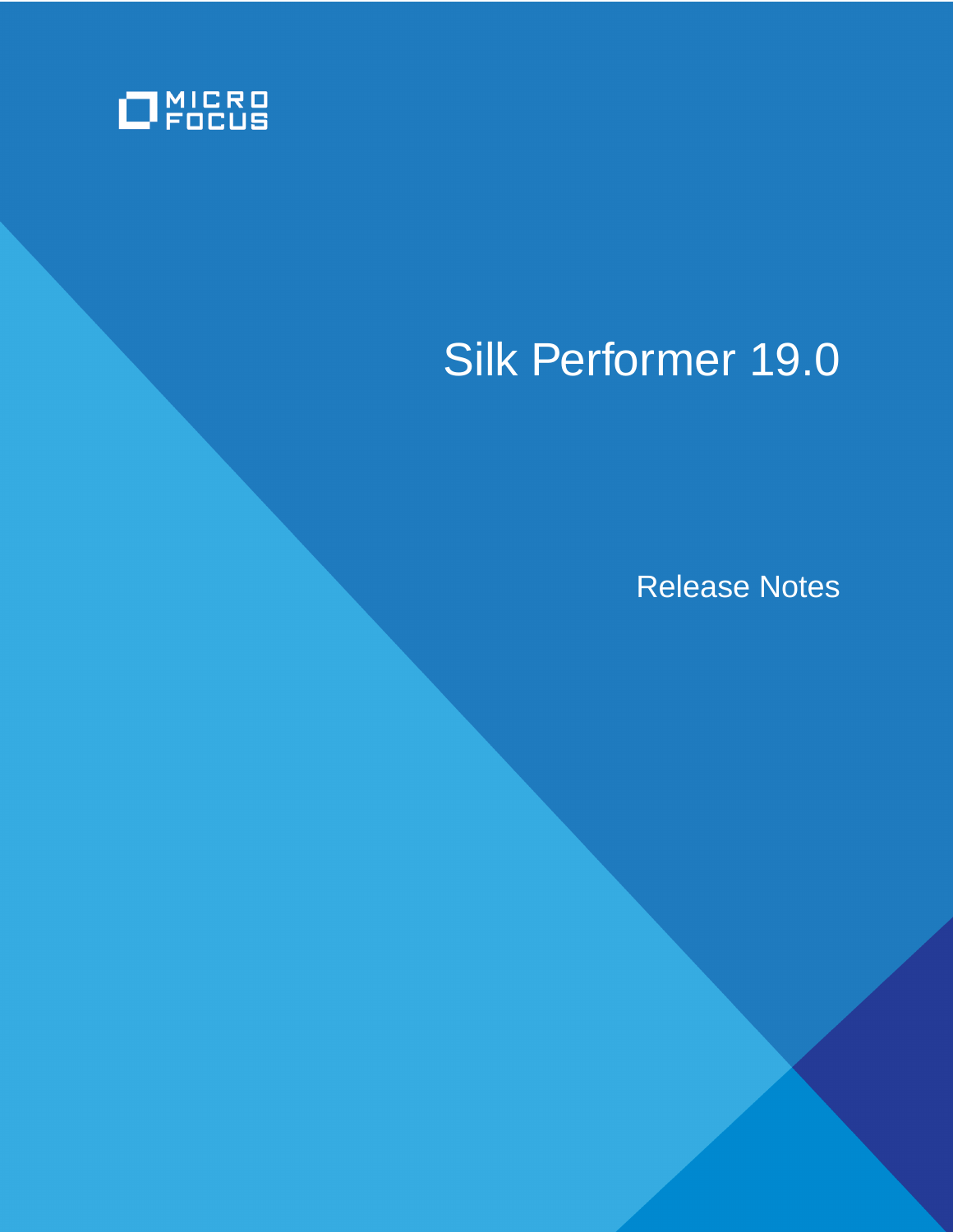**Micro Focus The Lawn 22-30 Old Bath Road Newbury, Berkshire RG14 1QN UK http://www.microfocus.com**

**Copyright © Micro Focus 1992-2018. All rights reserved.**

**MICRO FOCUS, the Micro Focus logo and Silk Performer are trademarks or registered trademarks of Micro Focus IP Development Limited or its subsidiaries or affiliated companies in the United States, United Kingdom and other countries.**

**All other marks are the property of their respective owners.**

**2018-06-06**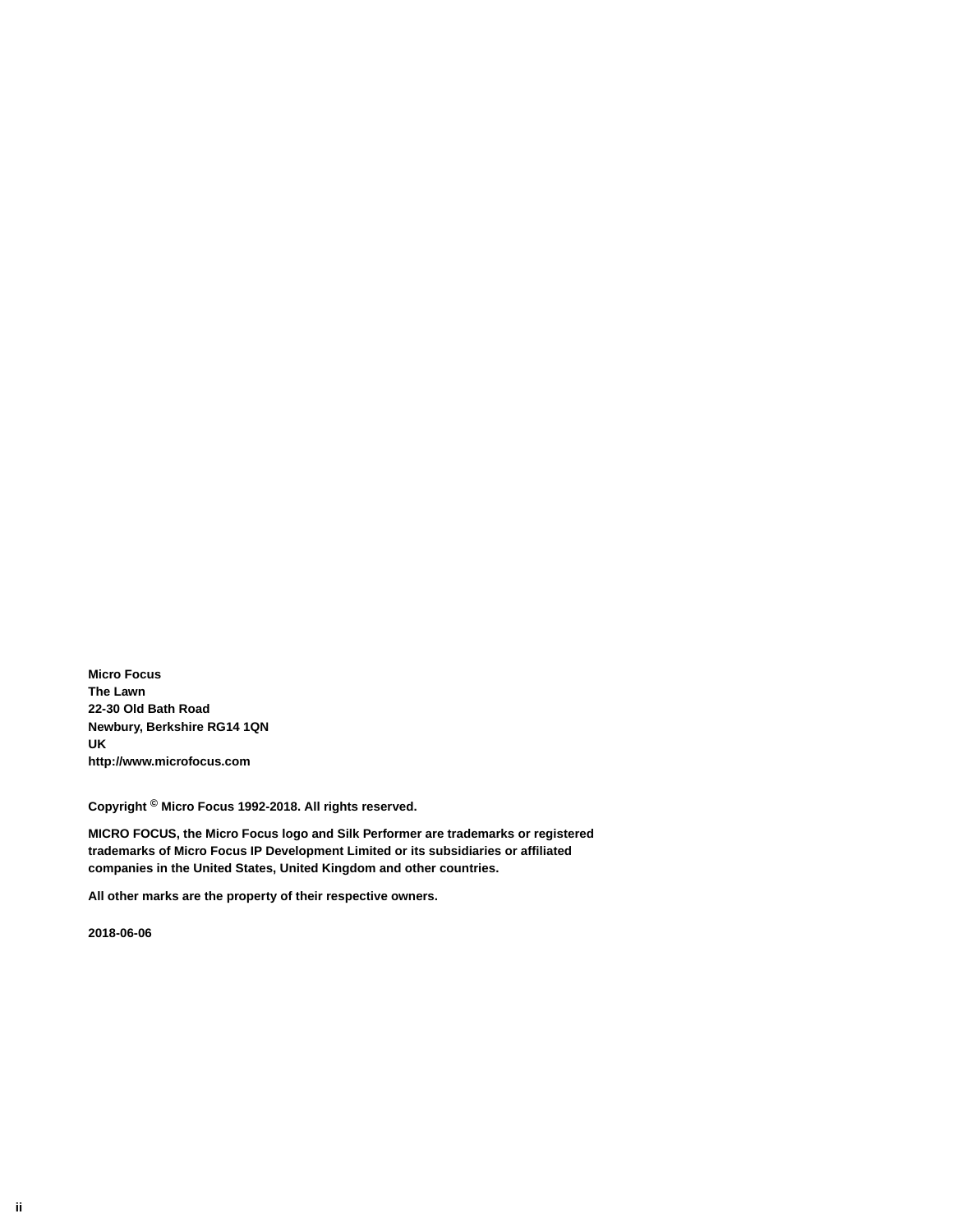## **Contents**

| Silk Performer 19.0 Release Notes                                                                              |    |
|----------------------------------------------------------------------------------------------------------------|----|
| <b>System Requirements</b>                                                                                     |    |
| What's New in Silk Performer 19.0                                                                              |    |
| HTTP/2 Replay                                                                                                  |    |
|                                                                                                                |    |
|                                                                                                                |    |
|                                                                                                                |    |
|                                                                                                                |    |
| <b>Technology Updates</b>                                                                                      |    |
| Resolved Issues and Customer-Driven Enhancements  10                                                           |    |
| <b>Known Issues</b>                                                                                            |    |
| Updates and SupportLine measurement means and states and SupportLine measurement and the Updates and SupportLi |    |
| Contacting Micro Focus <b>Manual Contacting Micro</b> Focus                                                    |    |
|                                                                                                                |    |
| <b>Silk Performer Licensing</b>                                                                                |    |
|                                                                                                                |    |
| <b>Tested Software</b>                                                                                         | 16 |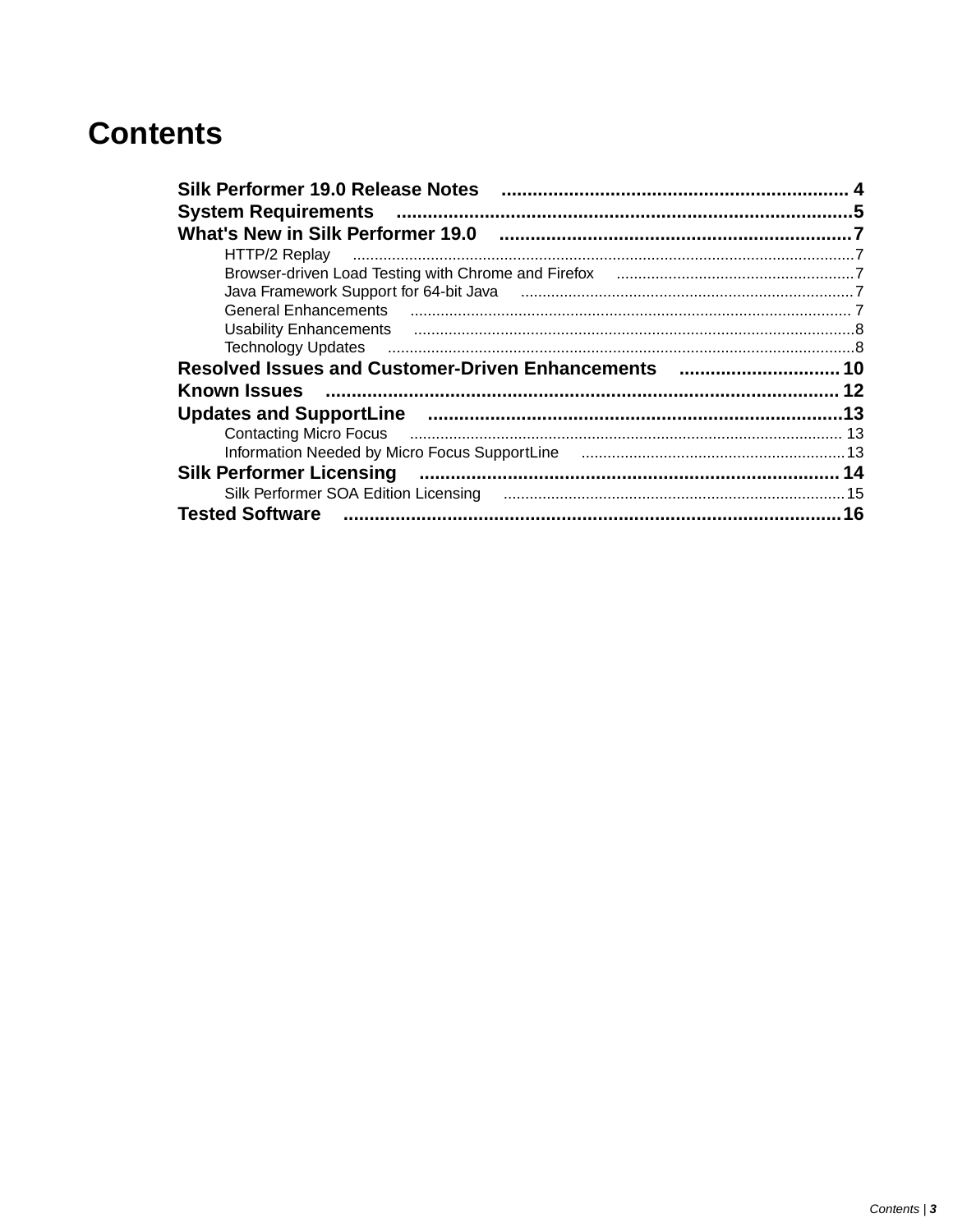## <span id="page-3-0"></span>**Silk Performer 19.0 Release Notes**

These release notes contain information that might not appear in the Help. Read them in their entirety before you install the product.



**Note:** This document contains a number of links to external websites. Micro Focus cannot be responsible for the contents of the website or for the contents of any site to which it might link. Websites by their nature can change rapidly and although we try to keep our links up-to-date, we cannot guarantee that they will always work as expected.

For information about installation, deployment, and licensing issues, refer to the *[Silk Performer Installation](http://documentation.microfocus.com/help/topic/com.microfocus.silkperformer.doc/GUID-25D983FD-6BA3-42E6-B61F-55964A24DF36.html) [Help](http://documentation.microfocus.com/help/topic/com.microfocus.silkperformer.doc/GUID-25D983FD-6BA3-42E6-B61F-55964A24DF36.html)* .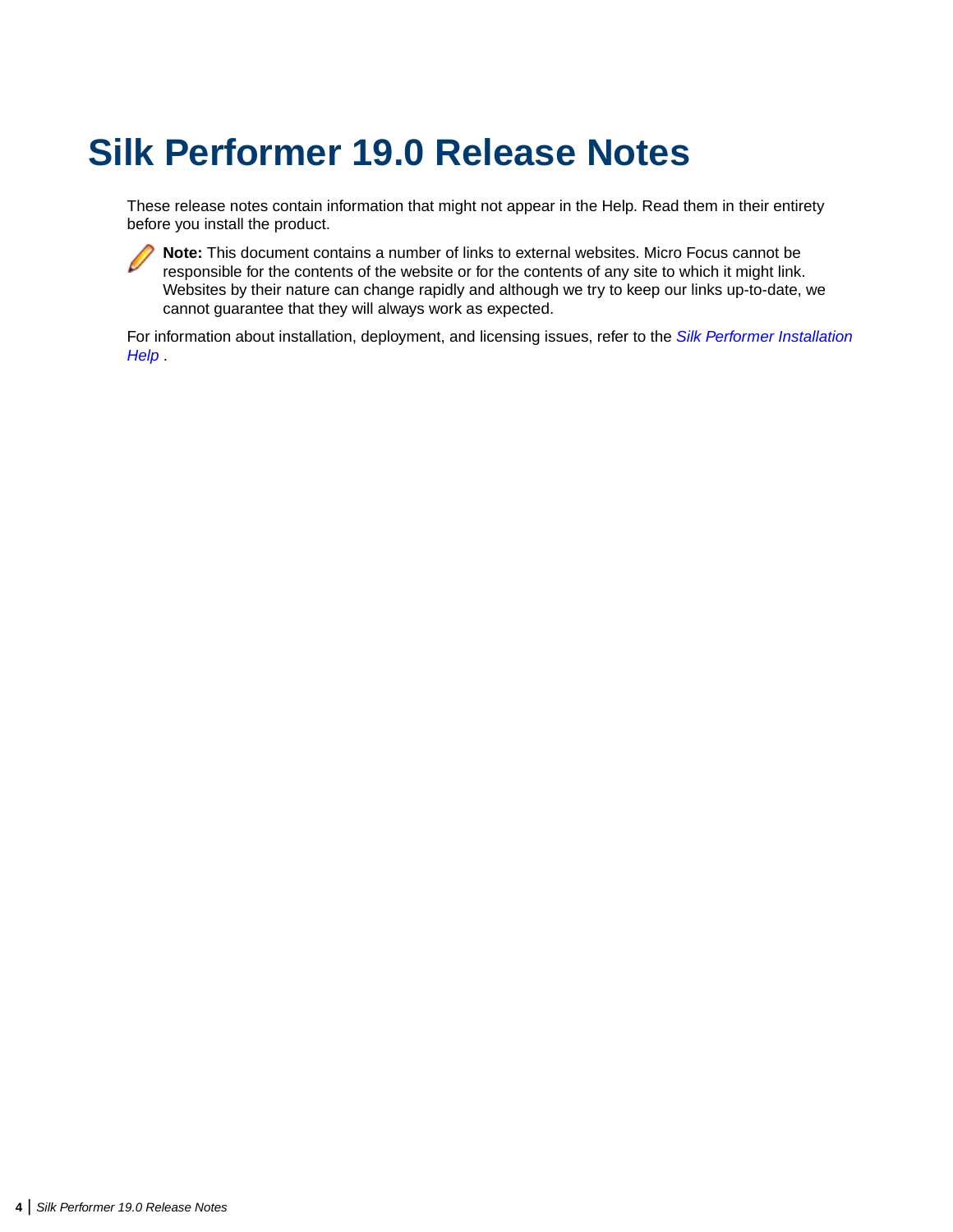## <span id="page-4-0"></span>**System Requirements**

The following sections describe the system requirements for installing and running Silk Performer.

To run the Silk Performer agent software, or both controller and agent software, and to use the full potential of Silk Performer to run large-scale load tests, your system must meet the following minimum requirements:

#### **Hardware Requirements**

| <b>System Area</b> | <b>Requirement</b>                                                                                               |
|--------------------|------------------------------------------------------------------------------------------------------------------|
| Processor          | Intel Core 2 Duo or equivalent CPU                                                                               |
| <b>RAM</b>         | 4 GB                                                                                                             |
| Hard disk space    | 2.2 GB for controller software installation                                                                      |
|                    | 1 GB for agent-only installation                                                                                 |
|                    | Depending on the size of your load tests, make sure you<br>have enough space on your hard disk for result files. |
| <b>Network</b>     | Network connectivity to the system under test and to all<br>Silk Performer agent computers.                      |

#### **Operating System Requirements**

- Both the Silk Performer controller and the Silk Performer agent can be installed on any Windows client or server operating system of version 6.1 or newer. This means Silk Performer requires Microsoft Windows 7 or newer, or Microsoft Windows Server 2008 R2 or newer.
- Installing the network emulation driver is currently not supported for Microsoft Windows 10 and Microsoft Windows Server 2016.

#### **Software Requirements**

To install and run Silk Performer, your system requires a minimum set of software components.

The required components vary based on installation type. For example, to run Silk Performer Java Explorer, your system must be equipped with the appropriate Java Development Kit. Download components from the respective websites.

- Internet Explorer 10, 11 for browser-driven load testing.
- PDF viewer to view documentation .
- Citrix Receiver for Microsoft Windows 3.x, 4.x (except 4.4, 4.10 and newer versions) to test Citrix applications. Citrix Receiver 4.4 as well as 4.10 and newer do not work due to an issue in these Citrix versions.
- Java Runtime Environment (JRE): Both 32- and 64-bit versions are required on 64-bit operating systems.
- Java Development Kit 7, 8 (32-bit) to test Java applications with Java Explorer.
- Visual Studio 2013, 2015, or 2017 for Visual Studio extension. To use Visual Studio 2012, Visual Studio 2013 needs to be installed as well.

#### **Working with Silk Performer on a multi-user system**

Silk Performer can be installed on a machine with terminal services enabled for multi-user access. In general, it is not recommended to work in multiple sessions simultaneously. If you want to do so nevertheless, keep the following in mind: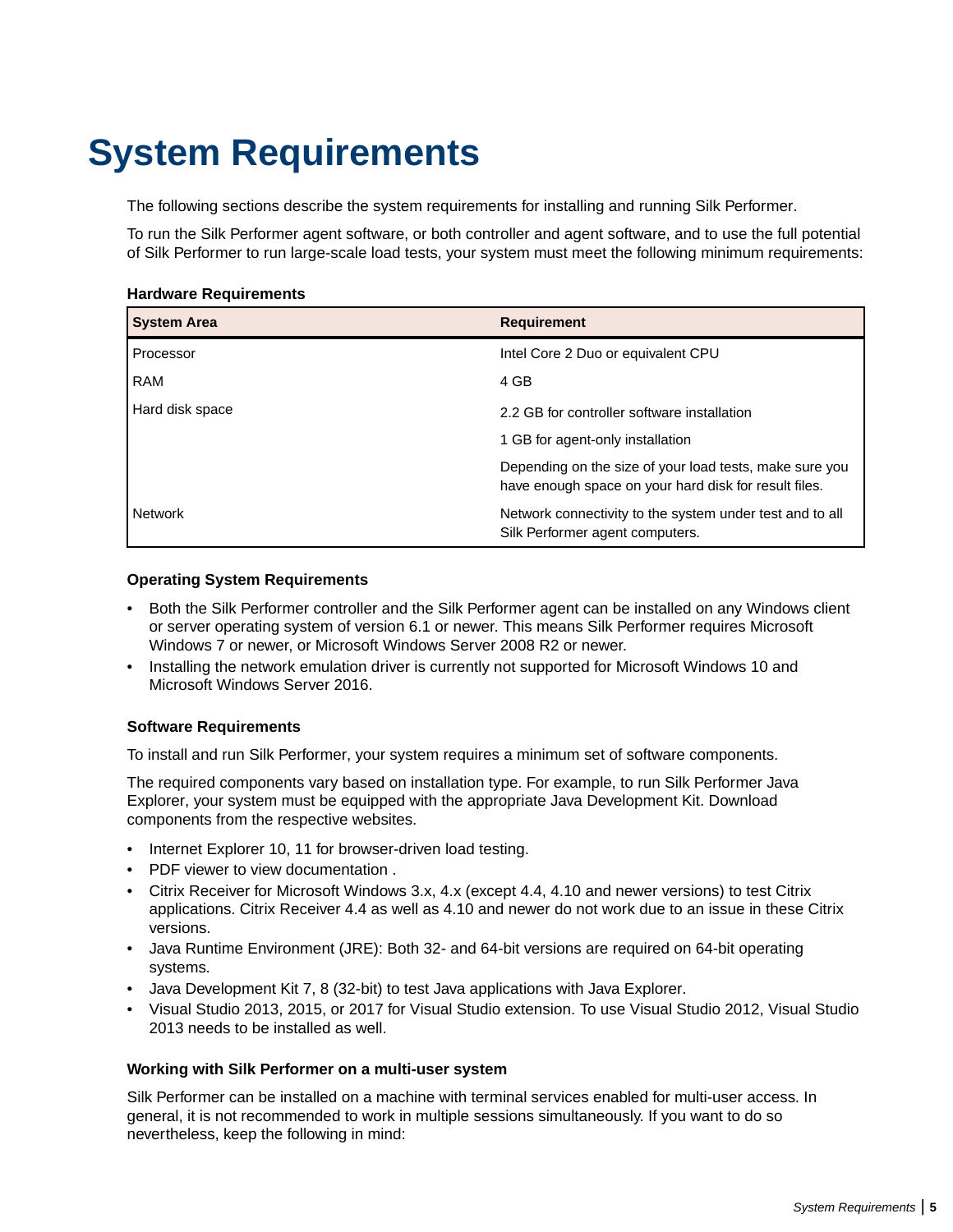- **Recording:** The Silk Performer Recorder uses a system-wide hooking mechanism. If one user starts the Recorder, the traffic of all other users might be recorded as well.
- **Workbench:** Multiple users can work on different projects simultaneously. Working on the same project is not recommended. The project will be opened in read-only mode for the second and all further users.
- **Executing tests:** Multiple users can execute tests simultaneously from one machine. However, multiple simultaneously running tests will influence each other as they share the same resources (CPU, memory, network bandwidth).
- **Monitoring tests:** Performance Explorer does not differentiate between test metrics of multiple running tests. Therefore, real-time values of the wrong test might be displayed.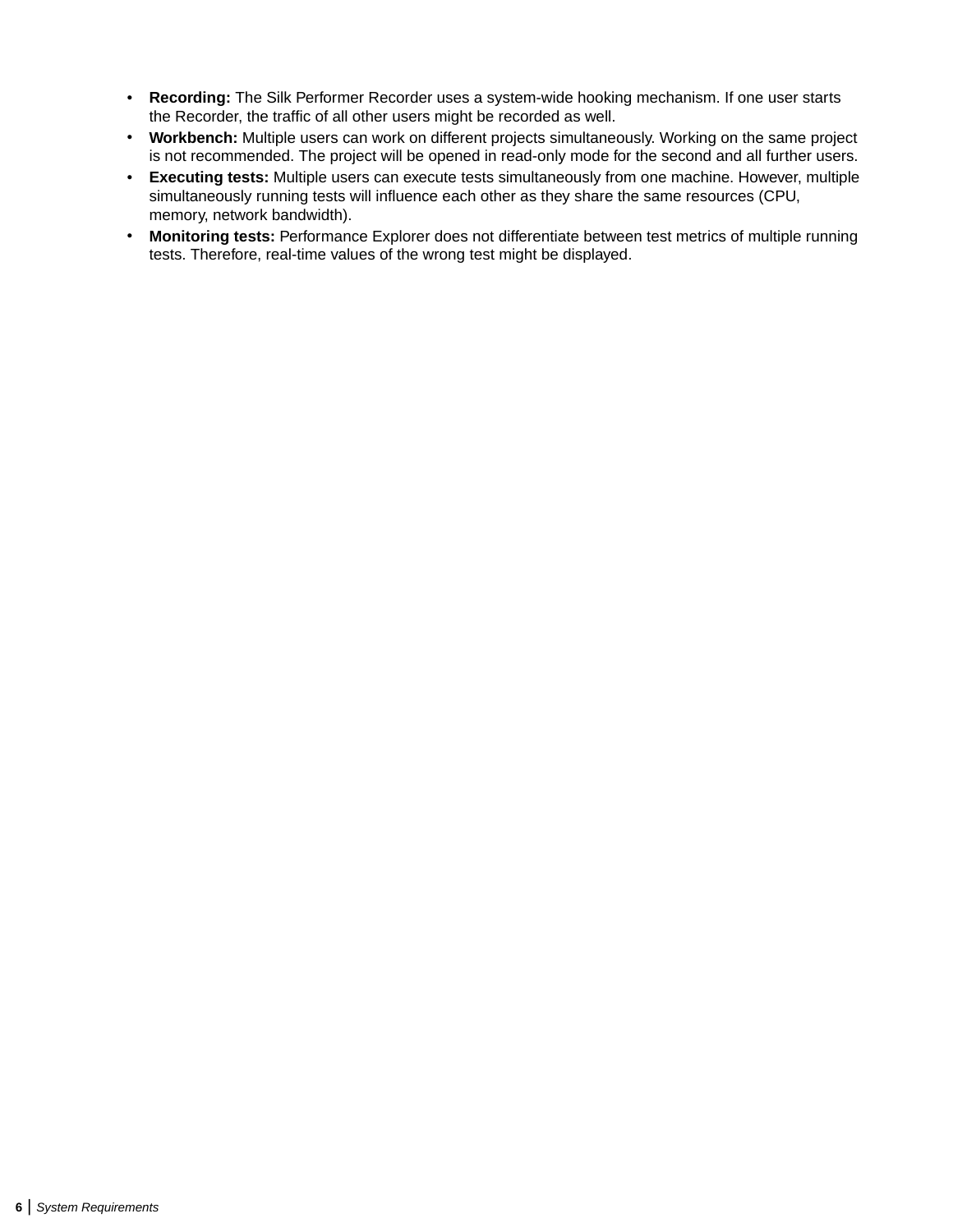## <span id="page-6-0"></span>**What's New in Silk Performer 19.0**

Silk Performer 19.0 introduces significant enhancements and changes.

## **HTTP/2 Replay**

Silk Performer 19.0 introduces HTTP/2 replay for web protocol scripts. HTTP/2 is a major revision of the hypertext transfer protocol (HTTP) used in the World Wide Web. It offers a number of improvements over HTTP/1.1, which results in a considerably faster communication between client and server.

These improvements include a specific header compression method, the so-called server push feature, and the single-connection approach. Silk Performer now supports these HTTP/2 features for performance and load testing. Using HTTP/2 requires no additional licenses whatsoever.

## **Browser-driven Load Testing with Chrome and Firefox**

In addition to facilitating testing of today's modern web applications on the protocol level (HTTP), Silk Performer enables you to use real web browsers to generate load. In addition to Internet Explorer, you can now also use Chrome and Firefox to replay browser-driven scripts.

Recording is still Internet Explorer-based and managed through the Browser Application. You can either reuse functional tests that have been created with Silk Test, or you create your browser-driven scripts from scratch within Silk Performer.

### **Java Framework Support for 64-bit Java**

Silk Performer now enables you to choose between 32-bit and 64-bit Java for executing Java framework projects. With the 64-bit option, a virtual user launches a separate Java process to execute your java test code.

### **General Enhancements**

#### **Invisible mode for Chrome and Firefox in GUI-level tests**

When reusing functional tests as performance tests by importing Silk Test test assets to Silk Performer, you can now configure Chrome and Firefox browsers to run in invisible mode.

#### **New terminology: from Application Profiles to Recording Profiles**

The *application profiles* have been renamed to *recording profiles*. This update will mainly be visible within the **System Settings** > **Recorder**.

#### **Introducing JMX datasource templates for Wildfly**

Silk Performer now comes with JMX datasource templates for the Wildfly application server, formerly known as JBoss application server.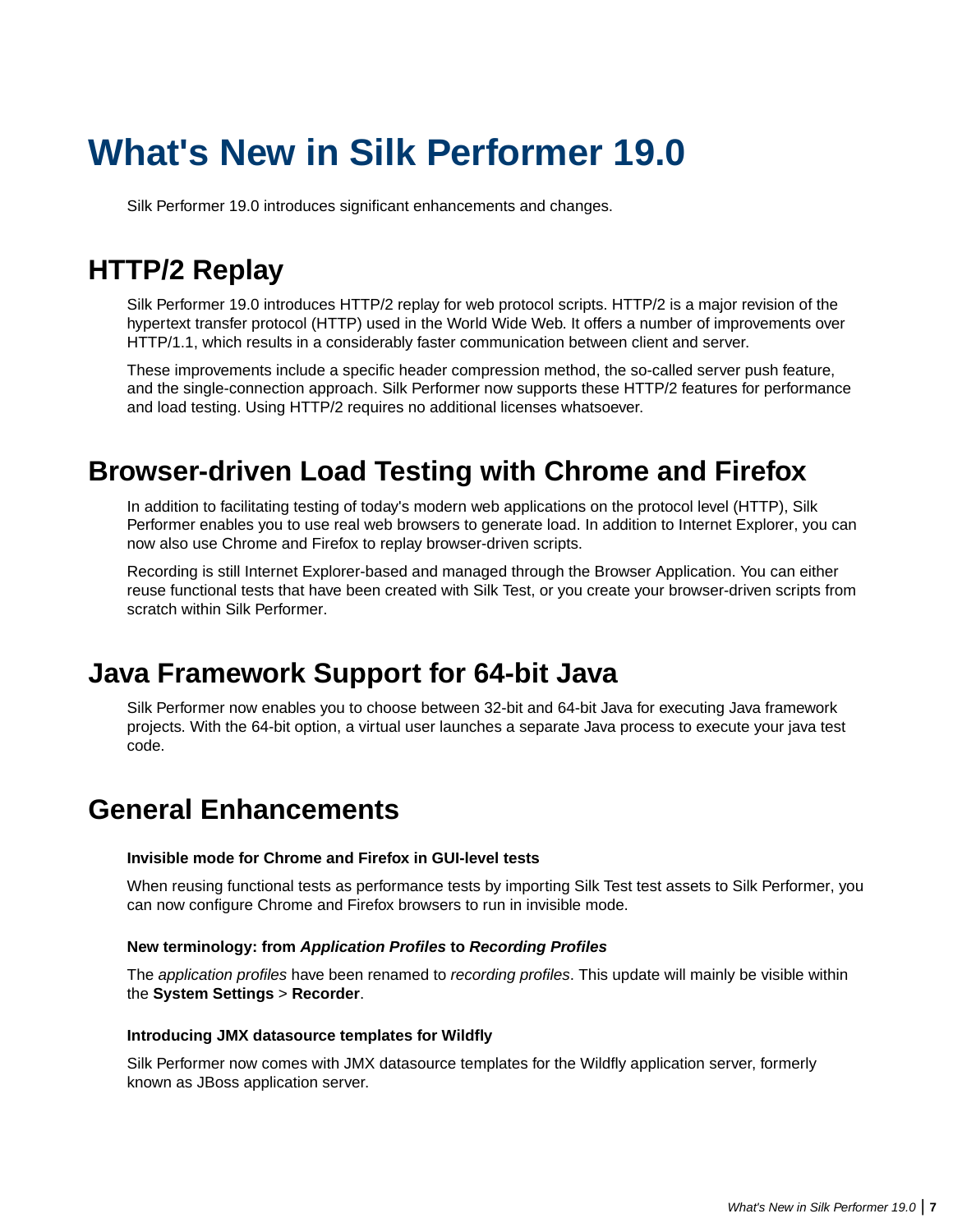#### <span id="page-7-0"></span>**New installation folder for 64-bit binaries**

Some components of Silk Performer are built as 64-bit binaries. These files are now installed into the Program Files folder of your operating system.

#### **New CloudBurst regions**

CloudBurst now provides two new AWS regions: Beijing and Ningxia.

### **Usability Enhancements**

#### **Capture analysis enhancements**

The performance of the **Capture File** page has been considerably improved which results in a quicker initial display. Also, the capture analysis processing now shows the progress and you can cancel the analysis process, which can be particularly useful when working with large capture files. Moreover, Silk Performer introduces support for capture analysis in 64 bit on 64-bit operating systems.

#### **Recorder shows icons of recorded applications**

The Silk Performer Recorder now shows the icons of the applications that are being recorded. This enables you to quickly verify that the correct applications are actually being recorded. Also, the **Recording Profiles** tab, which is part of the recorder settings within the system settings, has been refurbished. It facilitates the use of the different recording methods Silk Performer provides.

#### **Time series data settings for the detailed report**

The settings for the time series data now also apply to the virtual user report, baseline test report, and detailed report. This way, you can exclude individual measure groups from the reports and temporarily hide them.

#### **High-resolution measures for precise metrics**

Silk Performer now uses high-resolution measures throughout the entire product, which results in even more precise data and metrics.

#### **Export SNMPv3 monitor graphs to Performance Manager**

Silk Performer now enables you to export SNMPv3 monitor graphs from Performance Explorer to Performance Manager.

### **Technology Updates**

#### **OpenSSL upgrade**

OpenSSL has been upgraded to version 1.1.0g.

#### **Support for Apache Axis 2**

The Apache Axis2 web service stack in Silk Performer Java Explorer has been upgraded to version 1.7.7.

#### **Support for Apache CXF**

The Apache CXF web service stack in Silk Performer Java Explorer has been upgraded to version 3.2.4.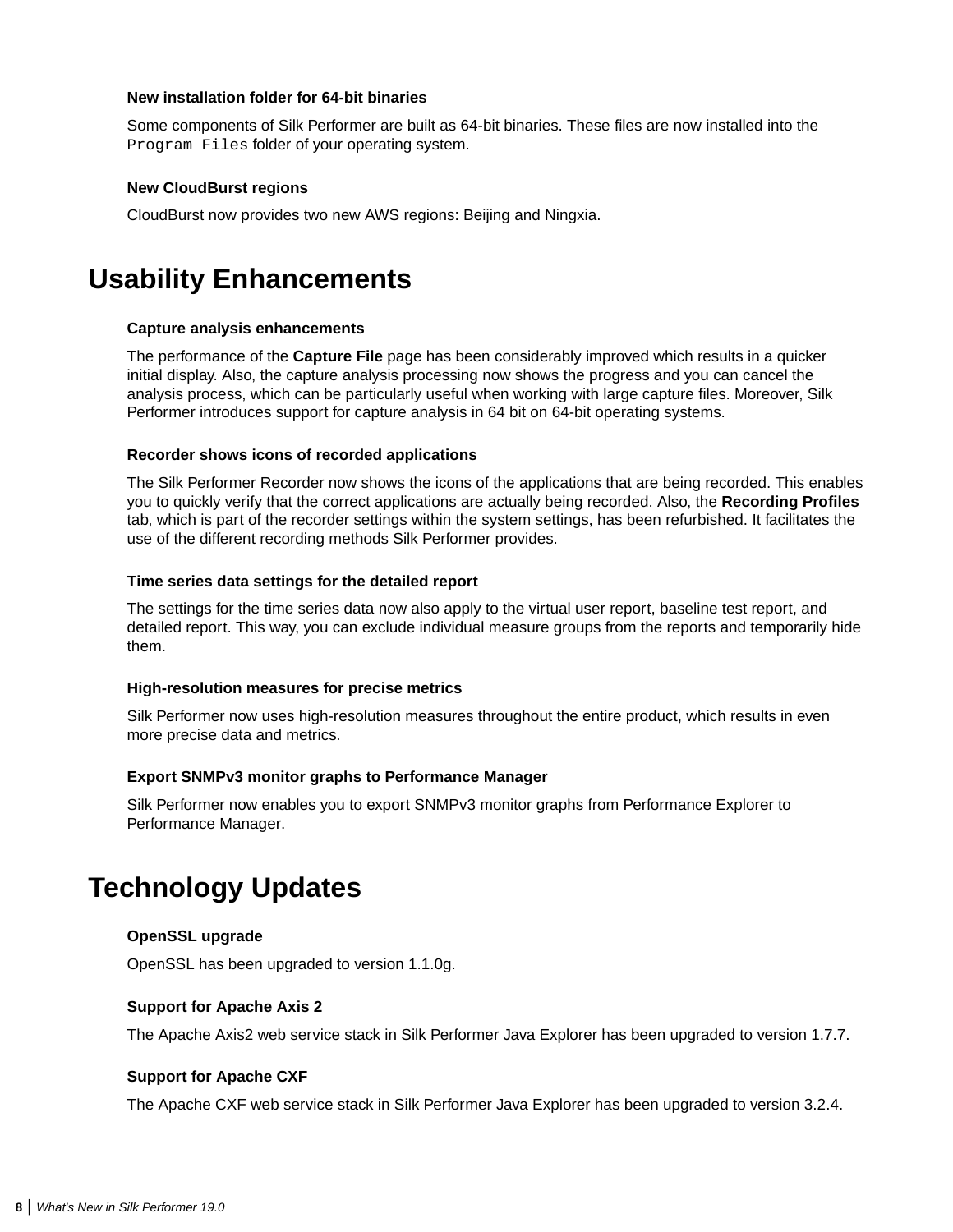#### **Support for Remedy 9.1 SP4**

Silk Performer now supports Remedy 9.1 SP4.

#### **Adapted GraniteDS support**

You can now use your existing GraniteDS installation by adding the classpath in the Silk Performer system settings. GraniteDS files are no longer shipped with Silk Performer.

#### **Updated freeRDP support**

FreeRDP is used to create Windows sessions for GUI-level testing and in case virtual users are running under a particular user account. The component has been updated to support the latest Windows updates.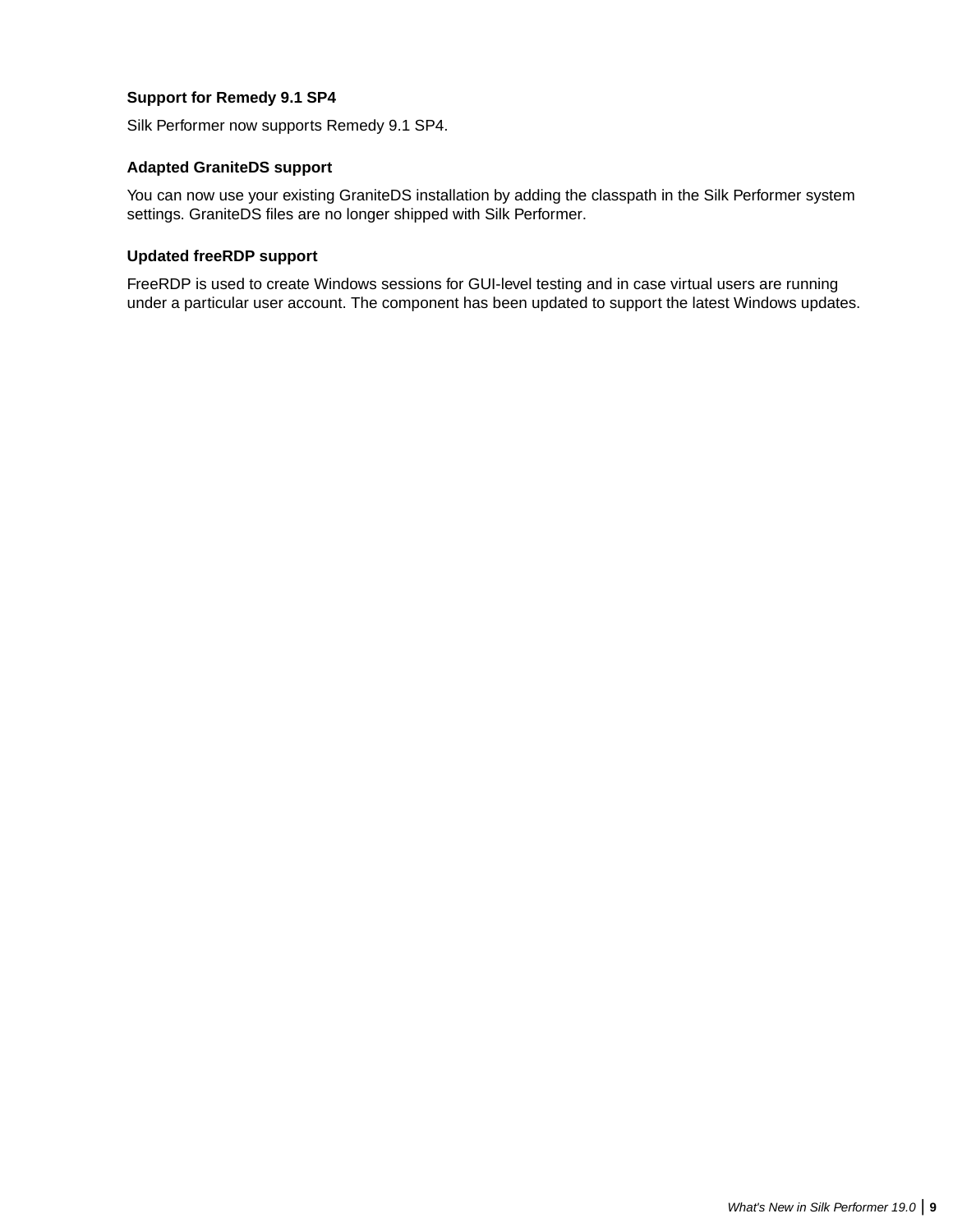## <span id="page-9-0"></span>**Resolved Issues and Customer-Driven Enhancements**

The following table lists issues that have been resolved in Silk Performer 19.0 as well as enhancements that have been implemented in this version:

| SI#                | RPI#               | <b>Description</b>                                                                                                                                |
|--------------------|--------------------|---------------------------------------------------------------------------------------------------------------------------------------------------|
|                    | 1111237            | The XML baseline report cannot be generated.                                                                                                      |
|                    | 1113743            | The Silk Performer Recorder does not script the BDL function BrowserSetText for an<br>element.                                                    |
| 2862837            | 1106682            | Testing applications that use asynchronous communication causes issues.                                                                           |
| 2883677<br>3121624 | 1111006<br>1107942 | The context variable is not declared when splitting a recording session into multiple<br>transactions.                                            |
| 3106891            | 1109832            | Calling BrowserStart and BrowserStop more than 2500 times causes the browser<br>to crash during a load test execution.                            |
| 3108887            | 1109946            | The recording freezes when attempting to record secure Oracle Forms using Silk<br>Performer 17.5 and Java 1.8.                                    |
| 3115176            | 1112390            | Authentication is not passed to windows that are opened using JavaScript during browser-<br>driven replay execution with the perfBrowserHost.exe. |
| 3120899            | 1110970            | Trying to record Oracle Forms with Silk Performer 18.0 fails.                                                                                     |
| 3127661            | 1111524            | When executing Silk Test Classic test cases through Silk Central, random issues occur.                                                            |
| 3129971            | 1111840            | Performance Explorer 18.0 occasionally crashes when loading results.                                                                              |
| 3130629            | 1111751            | When executing a load test, the data file on the agent machine is used instead of the data<br>file that is attached to the project.               |
| 3131898            | 1112130            | When recording Oracle Forms 12c, the following error message appears: Proxy<br>server not responding.                                             |
| 3132663            | 1111953            | Silk Performer cannot generate scripts from large capture files.                                                                                  |
| 3137240            | 1112399            | Silk Performer does not support Visual Studio 2017 for GUI-level tests with Silk4NET,<br>although stated so in the Release Notes.                 |
| 3138597            | 1112645            | Recording and replaying in Silk Performer 18.5 logs out the user immediately.                                                                     |
| 3140556            | 1112721            | When running a load test containing large transactions, the memory consumption on agent<br>machines increases unexpectedly.                       |
| 3140566            | 1112762            | When replaying an Oracle Forms script, an OraFormsConnect () error message<br>displays.                                                           |
| 3141758            | 1113089            | Monitoring SNMP measures does not work in Performance Explorer 18.5.                                                                              |
| 3141877            | 632272             | When executing a Try Script run with the Java Over HTTP transformation enabled, the<br>Workbench returns a Loadtest Controller 3317 error.        |
| 3143164            | 1112956            | When executing a load test using the workload type All Day, virtual users do not increase<br>correctly.                                           |
| 3145397            | 1113141            | Java libraries defined in the class path are not found on a remote agent.                                                                         |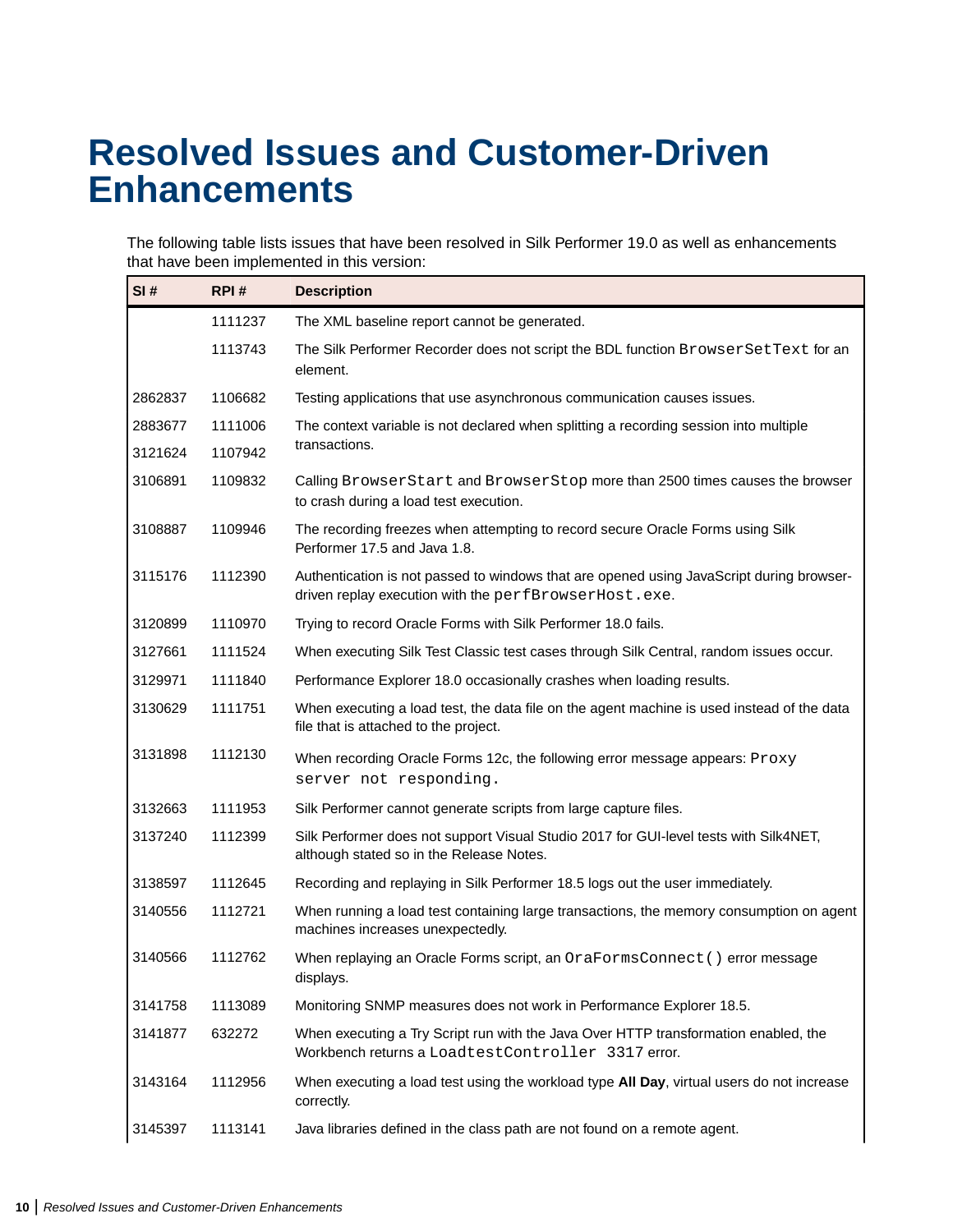| SI#     | RPI#    | <b>Description</b>                                                                                                                             |
|---------|---------|------------------------------------------------------------------------------------------------------------------------------------------------|
| 3145551 | 1113147 | When working with projects that use the legacy recording approach in Silk Performer 18.5,<br>the generated scripts are empty.                  |
| 3145882 | 1113212 | The Kill All button might be greyed out when Stop All has been clicked.                                                                        |
| 3145958 | 1113187 | When executing a test within Silk Performer 18.5, data files are not copied to the<br>LocalData folder on a remote agent machine.              |
| 3146256 | 1113278 | Silk Performer 18.5 and Silk Performance Manager 18.5 cannot load the<br>perfRunDotNet.dll when calling the BDL function DotNetLoadObject().   |
| 3146914 | 1113605 | When a Silk Performer project contains a large number of data files, the Workbench<br>becomes unstable.                                        |
| 3147766 | 1113413 | Executing a test with one virtual user results in MeasureGetPercentiles values that<br>differ from those within the Overview Report.           |
| 3148387 | 1113523 | TrueLog Explorer hangs when displaying a TrueLog that contains .woff files.                                                                    |
| 3148409 | 1113411 | The BDL function MeasureGetPercentile might return a null value.                                                                               |
| 3148826 | 1113520 | When using the BDL function GetDataFilePath, incorrect files are used.                                                                         |
| 3151524 | 1113663 | When adjusting the workload in Silk Performer 18.5, using an All Day workload, the<br>changes are not reflected in the Workload Configuration. |
| 3151752 | 1113709 | The BDL function FileRemoveRow removes incorrect rows from a .csy file if it contains<br>a header row.                                         |
| 3151974 | 1113710 | A Jenkins job creates a copy of an . Itp file each time it is executed.                                                                        |
| 3152809 | 1113819 | When upgrading from Silk Performer 17.5 to 18.0, several scripts using the BDL function<br>ProcessSetOutputBuffer fail during execution.       |
| 3153235 | 1113844 | Unquoted search path or element can allow local privilege escalation.                                                                          |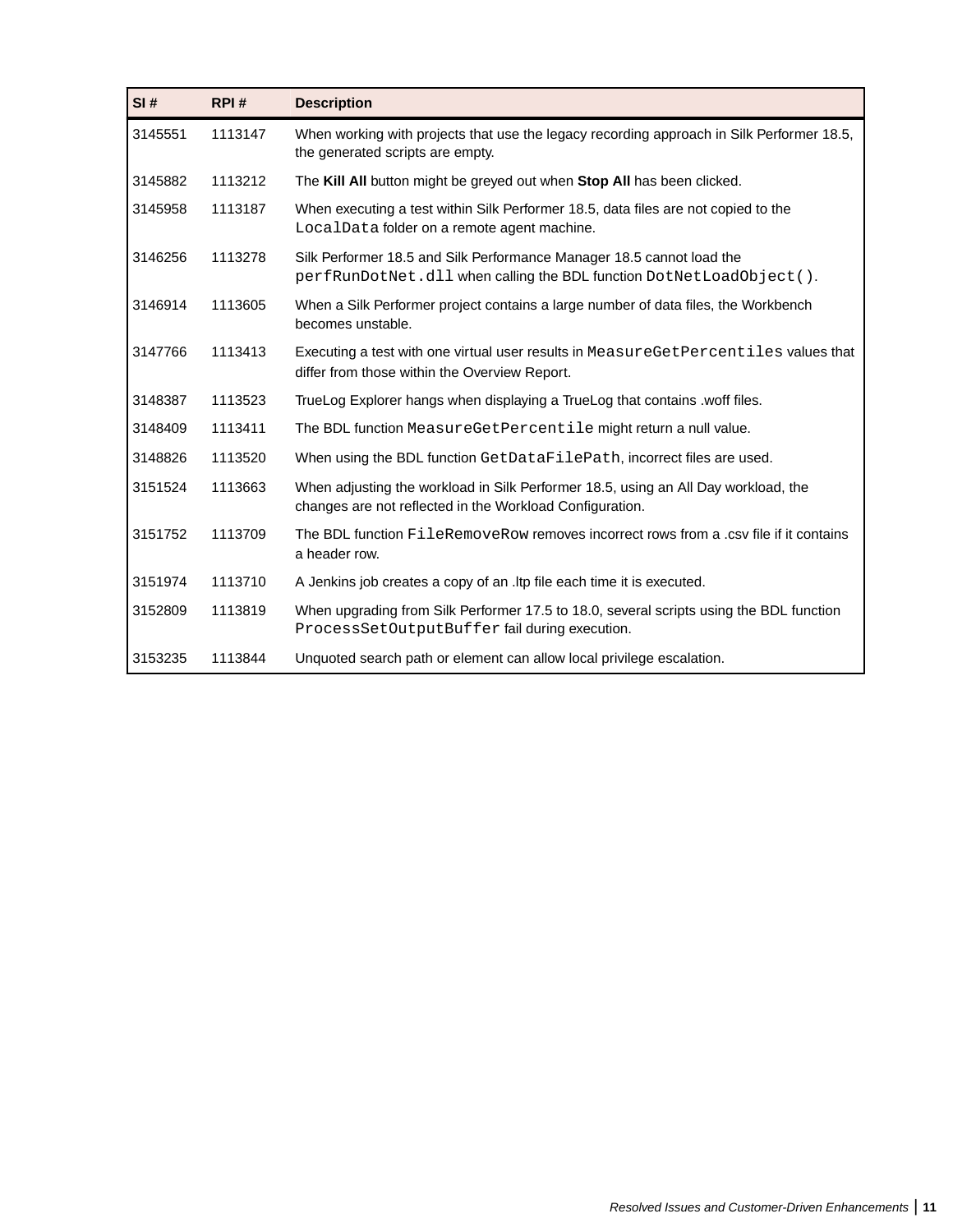## <span id="page-11-0"></span>**Known Issues**

You can find a list of known issues including resolutions in the Online Help: *[http://](http://documentation.microfocus.com/help/index.jsp?topic=%2Fcom.microfocus.silkperformer.doc%2FGUID-01F99EC8-9C97-4424-A305-C21E93304EA7.html) [documentation.microfocus.com Known Issues](http://documentation.microfocus.com/help/index.jsp?topic=%2Fcom.microfocus.silkperformer.doc%2FGUID-01F99EC8-9C97-4424-A305-C21E93304EA7.html)*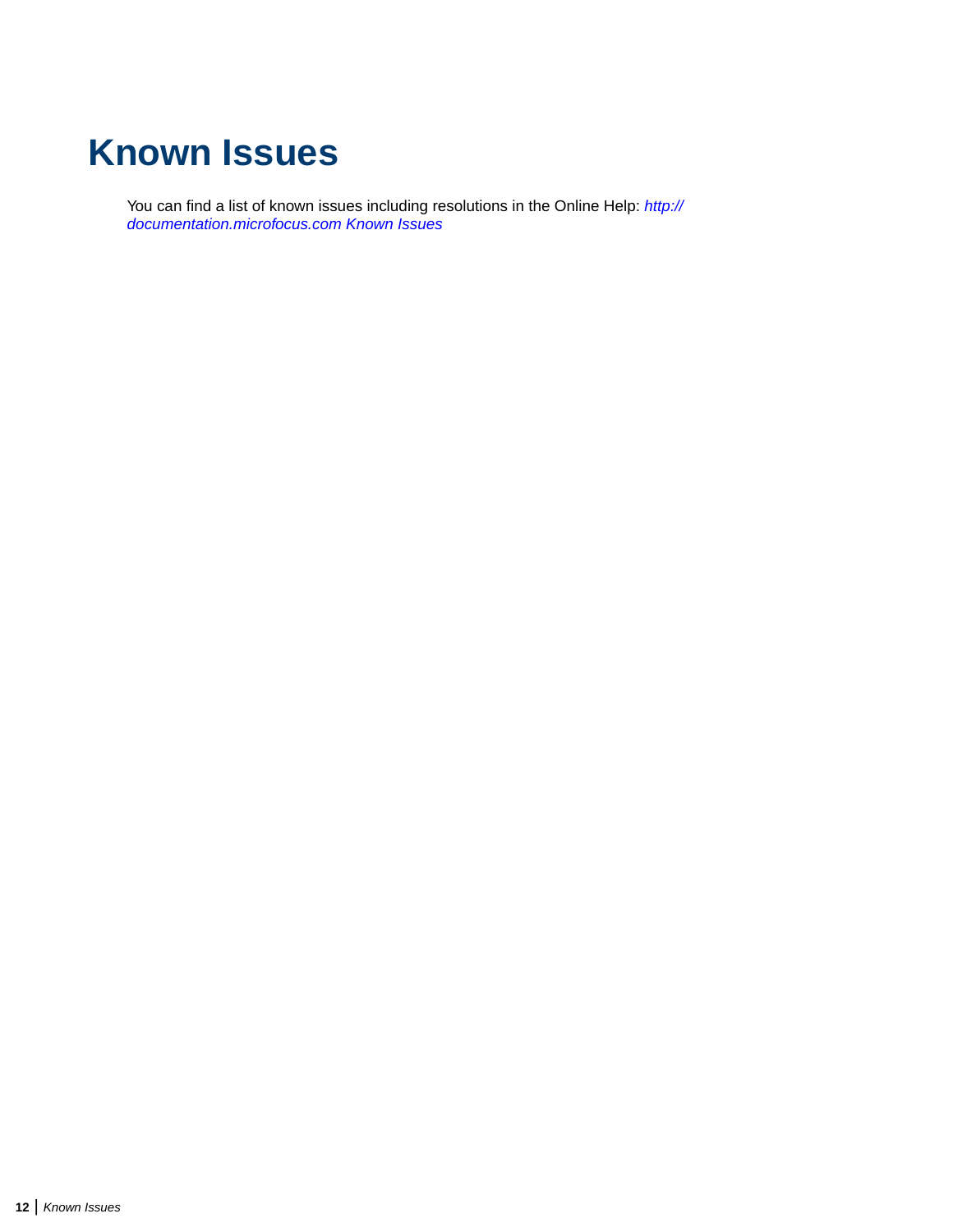## <span id="page-12-0"></span>**Updates and SupportLine**

Our Web site gives up-to-date details of contact numbers and addresses.

## **Contacting Micro Focus**

Micro Focus is committed to providing world-class technical support and consulting services. Micro Focus provides worldwide support, delivering timely, reliable service to ensure every customer's business success.

All customers who are under a maintenance and support contract, as well as prospective customers who are evaluating products, are eligible for customer support. Our highly trained staff respond to your requests as quickly and professionally as possible.

Visit *<http://supportline.microfocus.com/assistedservices.asp>* to communicate directly with Micro Focus SupportLine to resolve your issues, or email supportline@microfocus.com.

Visit Micro Focus SupportLine at *<http://supportline.microfocus.com>* for up-to-date support news and access to other support information. First time users may be required to register to the site.

## **Information Needed by Micro Focus SupportLine**

When contacting Micro Focus SupportLine, please include the following information if possible. The more information you can give, the better Micro Focus SupportLine can help you.

- The name and version number of all products that you think might be causing an issue.
- Your computer make and model.
- System information such as operating system name and version, processors, and memory details.
- Any detailed description of the issue, including steps to reproduce the issue.
- Exact wording of any error messages involved.
- Your serial number.

To find out these numbers, look in the subject line and body of your Electronic Product Delivery Notice email that you received from Micro Focus.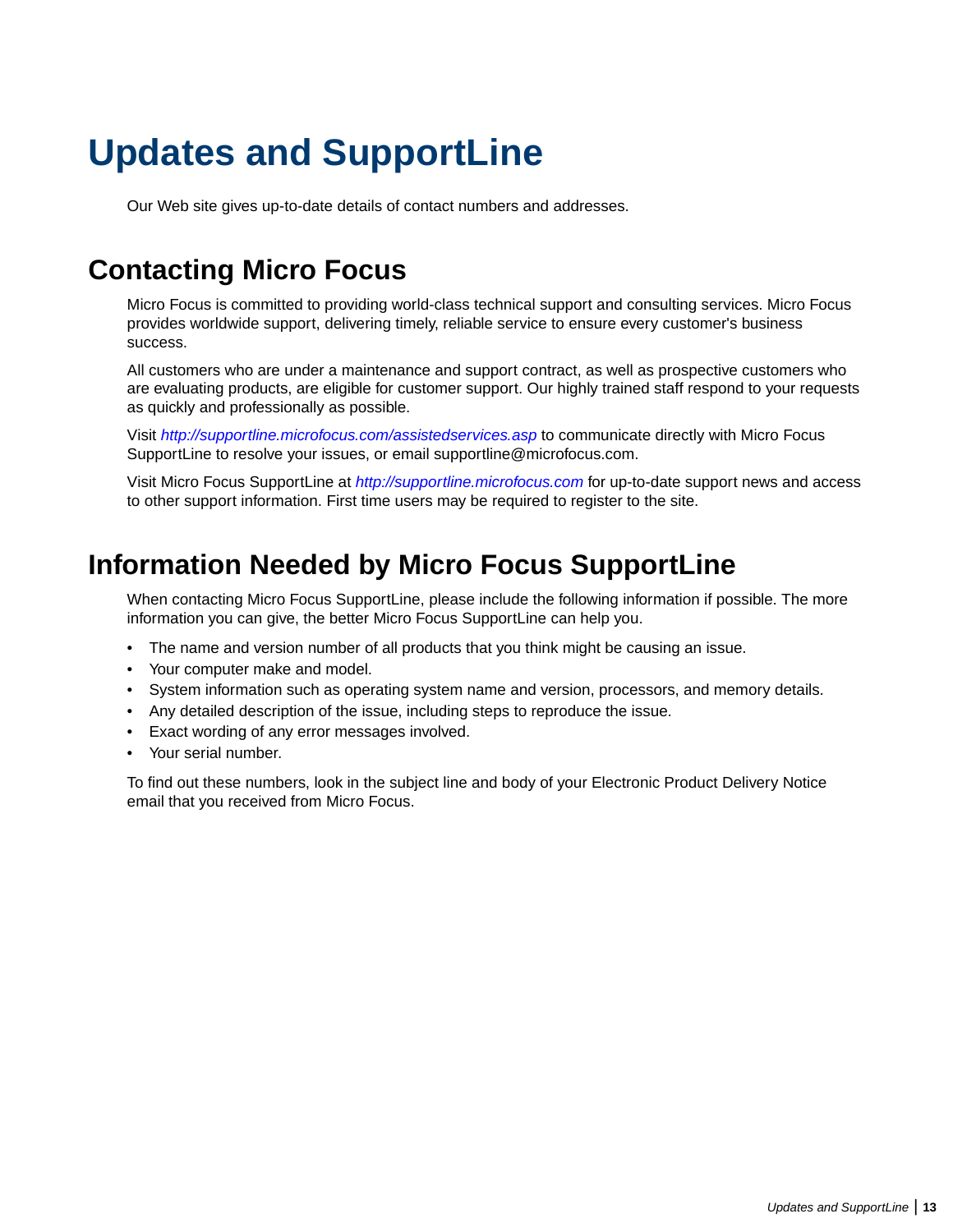## <span id="page-13-0"></span>**Silk Performer Licensing**

The Silk Performer licensing model is based on virtual users (VUsers).

Starting and using the Silk Performer Workbench does not require a license. You can model and customize scripts as well as adjust many other load test settings without a license. Also, executions that are performed with only one virtual user (like try script or baseline executions) do not require a license.

Starting a load test run requires licenses for the virtual users employed in the execution.

Silk Performer offers two licensing models:

- on-premise licensing
- online licensing

When you upgrade from an older Silk Performer version, new licenses are required for executing load tests with the new version. During the upgrade process, you can keep the old licenses for a period of 90 days.

Silk Performer works with three types of VUsers. Each type allows to simulate different application types:

- Web
- Standard
- Premium

| <b>VUser Type</b> | <b>Application Type</b>                                                |
|-------------------|------------------------------------------------------------------------|
| Web               | Web Browser-Driven                                                     |
|                   | GUI-level testing in single session mode with selected<br>web browsers |
|                   | HTTP(S) (Web browser low level)                                        |
|                   | HTTP(S)/HTML (Web browser high level)                                  |
|                   | HTTP(S)/XML (Web services, SOAP)                                       |
|                   | HTTP Live Streaming (HLS)                                              |
|                   | Silverlight                                                            |
|                   | Mobile                                                                 |
|                   | <b>SAP NetWeaver</b>                                                   |
|                   | WebDAV (MS Outlook Web Access)                                         |
|                   | Email (SMTP/POP)                                                       |
|                   | <b>FTP</b>                                                             |
|                   | <b>TCP/IP</b>                                                          |
|                   | <b>UDP</b>                                                             |
|                   | AMF0/AMF3/FLEX                                                         |
|                   | Java over HTTP                                                         |
|                   | <b>DLL</b> Interface                                                   |
| Standard          | All of Web, plus:                                                      |
|                   | Visual Studio Extension                                                |
|                   | Java Add-On                                                            |
|                   | DB2-CLI Add-On                                                         |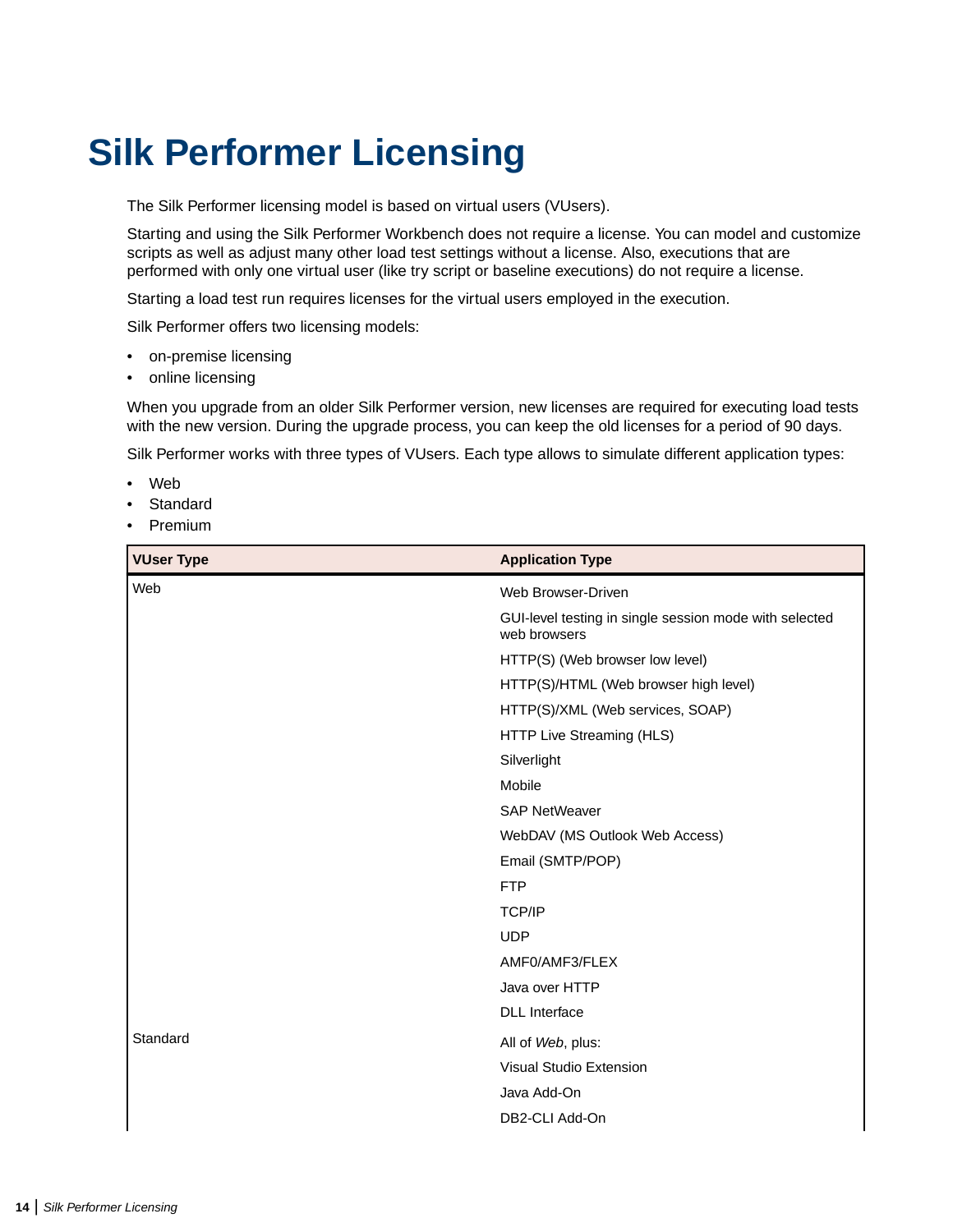<span id="page-14-0"></span>

| <b>VUser Type</b> | <b>Application Type</b>                                 |
|-------------------|---------------------------------------------------------|
|                   | OCI Add-On                                              |
|                   | ODBC Add-On                                             |
|                   | Visual Basic Add-On (Framework)                         |
|                   | Directory server (LDAP)                                 |
|                   | CORBA Add-On                                            |
| Premium           | All of Standard, plus:                                  |
|                   | GUI Level Testing (Silk4J, Silk4NET, Silk Test Classic) |
|                   | Remedy Web ARS                                          |
|                   | SAPGUI Add-On for Silk Performer                        |
|                   | Oracle Applications/Forms Add-On                        |
|                   | PeopleSoft Add-On                                       |
|                   | Siebel Add-On                                           |
|                   | Citrix Add-On                                           |
|                   | Terminal Emulation (Green-Screen) Add-On                |
|                   | Tuxedo/ATMI Add-On                                      |

### **Silk Performer SOA Edition Licensing**

#### **What is the Silk Performer SOA edition?**

The Silk Performer SOA edition (Service Oriented Architecture) is specifically targeted at testing remote services and APIs, such as web services or remote Java and .NET components.

#### **How does the SOA edition licensing work?**

The SOA edition is a complete Silk Performer installation that is restricted by a SOA edition license. This license enables you to

- execute load tests with up to 5 virtual users
- perform .NET or Java testing
- perform basic web and XML testing

#### **What can be tested with the SOA Edition?**

To be able to test remote components, you need to create test clients first. Silk Performer offers the following approaches to create test clients:

- visual creation using Java Explorer (requires no programming)
- visual creation using .NET Explorer (requires no programming)
- recording an existing test client
- importing JUnit tests
- importing NUnit tests
- importing Java classes
- importing .NET classes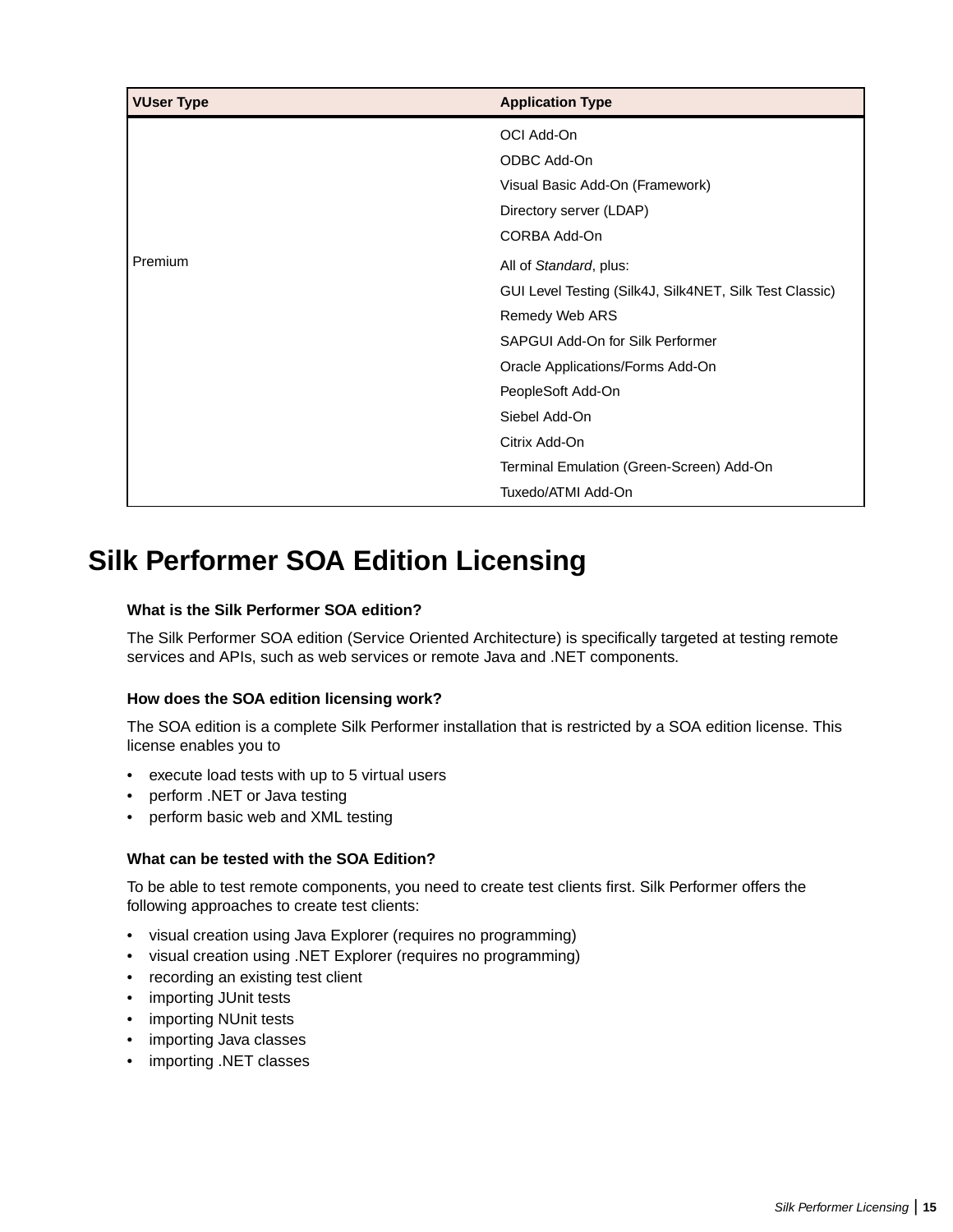## <span id="page-15-0"></span>**Tested Software**

This section lists the software with which Silk Performer has been tested.

The listed software is complete in terms of supported technologies, but not in terms of supported versions and products.

| <b>System Area</b>        | <b>Tested With</b>                                                                                                                                                                                                                                                                                                                |
|---------------------------|-----------------------------------------------------------------------------------------------------------------------------------------------------------------------------------------------------------------------------------------------------------------------------------------------------------------------------------|
| Operating systems         | Microsoft Windows Server 2008 R2<br>٠<br>Microsoft Windows Server 2012<br>٠<br>Microsoft Windows Server 2012 R2<br>٠<br>Microsoft Windows Server 2016<br>٠<br>Microsoft Windows 7 32/64bit<br>٠<br>Microsoft Windows 8 32/64bit<br>٠<br>Microsoft Windows 8.1 32/64bit<br>٠<br>Microsoft Windows 10 32/64bit                      |
| Web browsers              | For protocol-based load testing:<br>Internet Explorer<br>$\bullet$<br>Mozilla Firefox<br>٠<br>Google Chrome<br>Apple Safari                                                                                                                                                                                                       |
|                           | For browser-driven load testing:<br>Internet Explorer 10, 11<br>٠<br>Google Chrome 66 and Mozilla Firefox 60 (for replay only)<br>$\bullet$<br>For GUI-level testing in single-session mode:                                                                                                                                      |
|                           | Mozilla Firefox<br>$\bullet$<br>Google Chrome<br>٠<br>PhantomJS<br>٠<br>For GUI-level testing in multi-session mode:<br>Internet Explorer<br>٠                                                                                                                                                                                    |
| <b>Terminal emulation</b> | Microsoft Edge<br>mobile browsers<br>٠<br>AttachMate Extra 8<br>٠                                                                                                                                                                                                                                                                 |
| products                  | AttachMateWRQ 13.0<br>٠<br>Distinct IntelliTerm 8.1<br>$\bullet$<br>Ericom Powerterm Pro v8.8.1<br>٠<br>HummingBird_Exceed 11.0 (hooking via socks proxy)<br>٠<br>JProtector 4.5.2.0<br>٠<br>MochaSoft 5.3 (hooking via socks proxy)<br>٠<br>NetTerm 5.1.1<br>٠<br>Nexus Terminal 5.3<br>٠<br>PassportPC2Host 3<br>Quick3270 3.73 |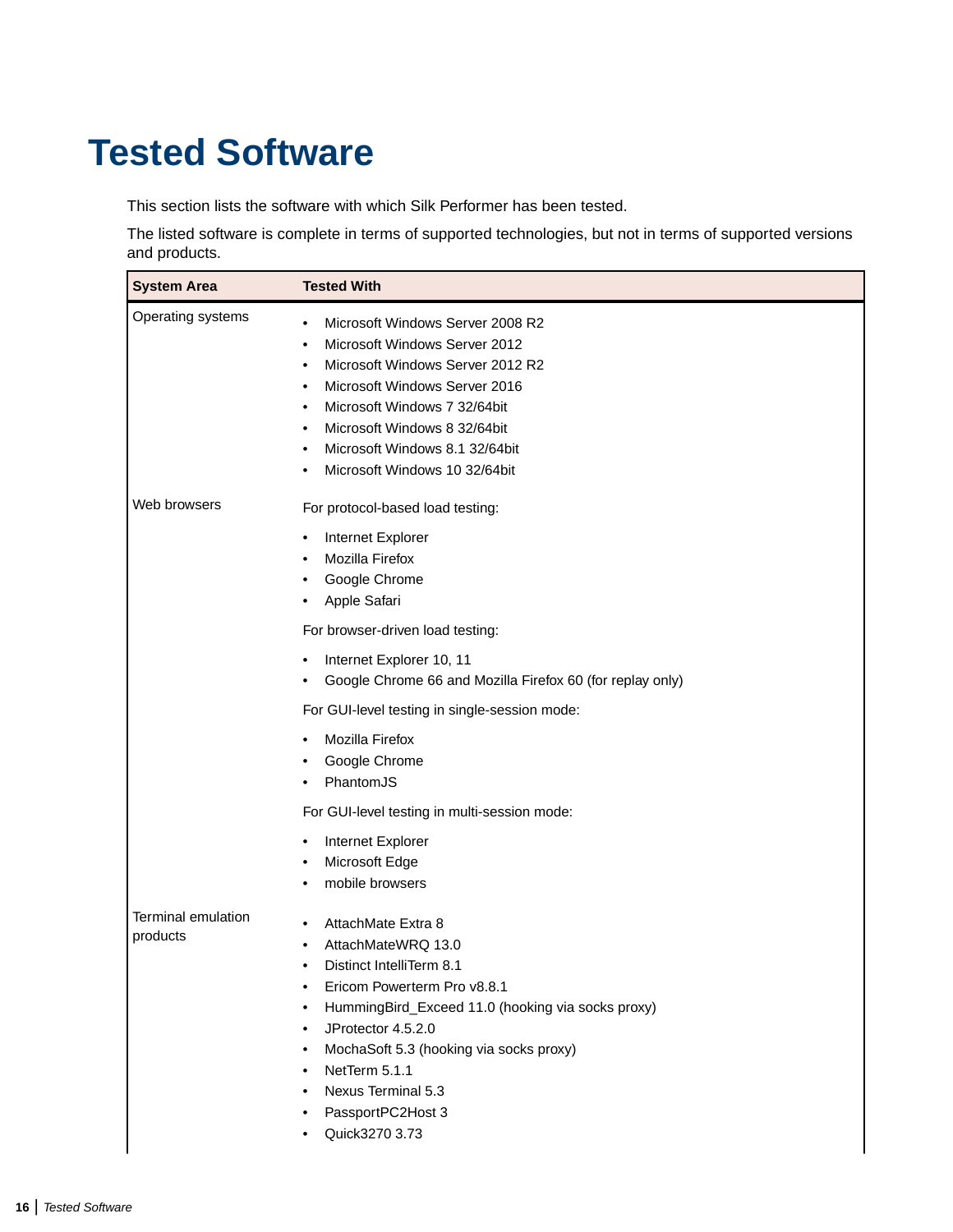| <b>System Area</b>       | <b>Tested With</b>                                                                                                                                                                                                                                                         |
|--------------------------|----------------------------------------------------------------------------------------------------------------------------------------------------------------------------------------------------------------------------------------------------------------------------|
|                          | Rumba 9<br>٠<br>SDI TN3270 Plus v2.4<br>$\bullet$<br>SecureCRT 1.0<br>٠<br>TeraTermPro 2.3<br>$\bullet$<br>TN5250_sourceforge 0.17.3<br>$\bullet$<br>TNBridge                                                                                                              |
| <b>ERP/CRM</b> solutions | <b>SAPGUI Clients:</b>                                                                                                                                                                                                                                                     |
|                          | SAPGUI client 740<br>$\bullet$                                                                                                                                                                                                                                             |
|                          | <b>PeopleSoft Systems:</b><br>PeopleSoft 8.0, 8.3, 8.4, 8.8, 9.0                                                                                                                                                                                                           |
|                          | <b>Siebel Systems:</b>                                                                                                                                                                                                                                                     |
|                          | Siebel 6.3 using MS SQL Server<br>$\bullet$<br>Siebel 6.3 using IBM DB2<br>$\bullet$<br>Siebel 6.3 using Oracle<br>$\bullet$<br>Siebel 7<br>Siebel 8.0, 8.1                                                                                                                |
|                          | <b>Remedy Web ARS:</b><br>Remedy Web ARS 7.5, 7.6, 7.6.04 SP4 and SP5, 8.0, 8.1 SP1, 9.0, 9.1, 9.1 SP2, SP3,<br>and SP4                                                                                                                                                    |
|                          | <b>Oracle Forms:</b>                                                                                                                                                                                                                                                       |
|                          | Oracle Forms 6i, 9i, 10g, 11g, 12c<br>$\bullet$<br>Oracle EBS 11i, 12.x<br>٠<br>Oracle Fusion 10g, 11g, 12c<br>٠                                                                                                                                                           |
| Citrix clients           | Citrix XenApp Client 12.x<br>$\bullet$<br>Citrix Web Interface 5.1, 5.2, 5.3, 5.4<br>Citrix StoreFront / Netscaler Gateway<br>Citrix Receiver for Microsoft Windows 3.x, 4.x (except 4.4, 4.10 and newer versions)                                                         |
| SOAP stacks              | Microsoft SOAP Toolkit 2.0 Service Pack 2 (SP2), Internet Information Server 5<br>$\bullet$<br>Apache-SOAP Version 2.1, TOMCAT Version 3.1<br>٠                                                                                                                            |
| WebService frameworks    | $\bullet$<br>Axis 1.x<br>Axis2 1.7.7<br>GlassFish Metro 1.5<br>Apache CXF 3.2.4<br>$\bullet$                                                                                                                                                                               |
| Database products        | IBM Universal Database Systems 5.2, 6.1, 7.1<br>$\bullet$<br>Microsoft SQL Server 2008, 2008 R2, 2012<br>$\bullet$<br>Oracle Database 10g Release 2<br>$\bullet$<br>Oracle Database 11g Release 2<br>٠<br>Oracle Database 12g<br>Sybase SQL Anywhere Network Server 5.5.04 |